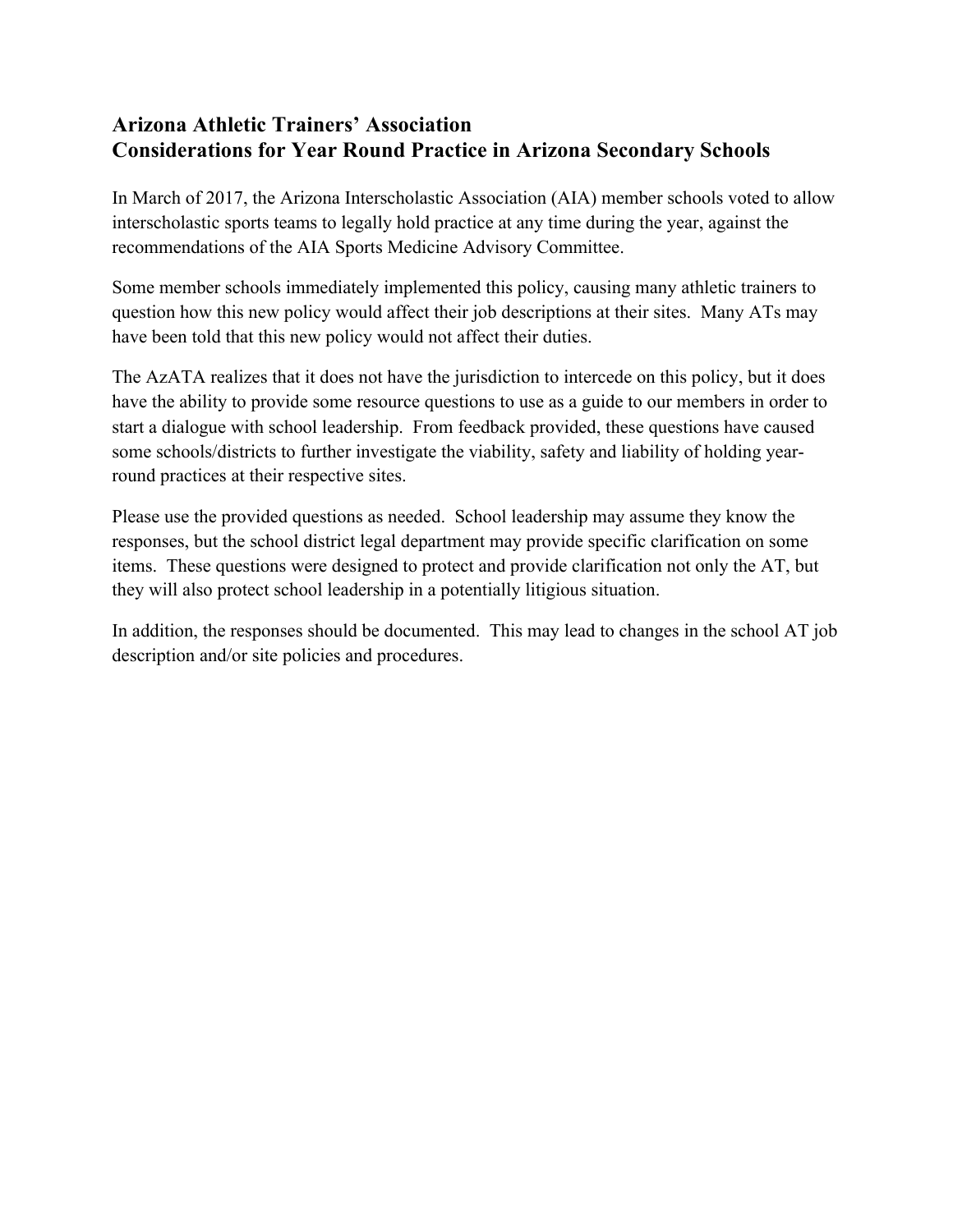## **Year Round Practice Questions**

These questions should be posed to the Athletic Director (AD) and to the Administrator overseeing Activities. Clear responses may need to come from the school (district) Legal Counsel or Risk Management team. In addition to an AT's current job description, these additions should be clarified and provided in writing for the AT. If the school has a Coaches' or Activities Handbook and/or an Athletic Training Handbook, this information should be documented in these as well.

- *What type of documentation/paperwork must the out-of-season athlete provide to the school/coach/AT?*
	- o *Will the athlete be required to have current eligibility forms on file (PPE, assumption of risk, parent consent to treat form, etc.?*

(Unless it is a life-threatening situation, ATs should have written parent permission to provide not only emergency care, but ongoing care with student athletes. Consent to treat documents should have emergency contact information. A school's Risk Management Department may also request a current physical on file, or other documents to ensure the student athlete has been medically cleared to participate.)

- *How is the practice schedule going to work with the ATs current scheduling?*
	- o *Are ATs supposed cover early and late out-of-season practices?*
	- o *Will ATs be responsible for covering club games and scrimmages associated with the practices?*
		- *What will be the policy for the AT treating visiting athletes in an out-ofseason situation?*
	- o *Do students have to meet the eligibility requirements to participate in the club/Parks and Rec games?*

(If ATs will be working more than their normal district-approved work hours, will they be compensated? In addition will they continue to be covered by the school's liability insurance? Will ATs have permission to treat possible visiting athletes; especially if it is not another AIA/school-specific team?)

- *Supplies – what is the AT to provide to out-of-season sports teams/athletes?*
	- o *Coolers? Bottles? Medical kits?*
	- o *Will ATs have an increase in budget to offset those costs incurred with increased supply use?*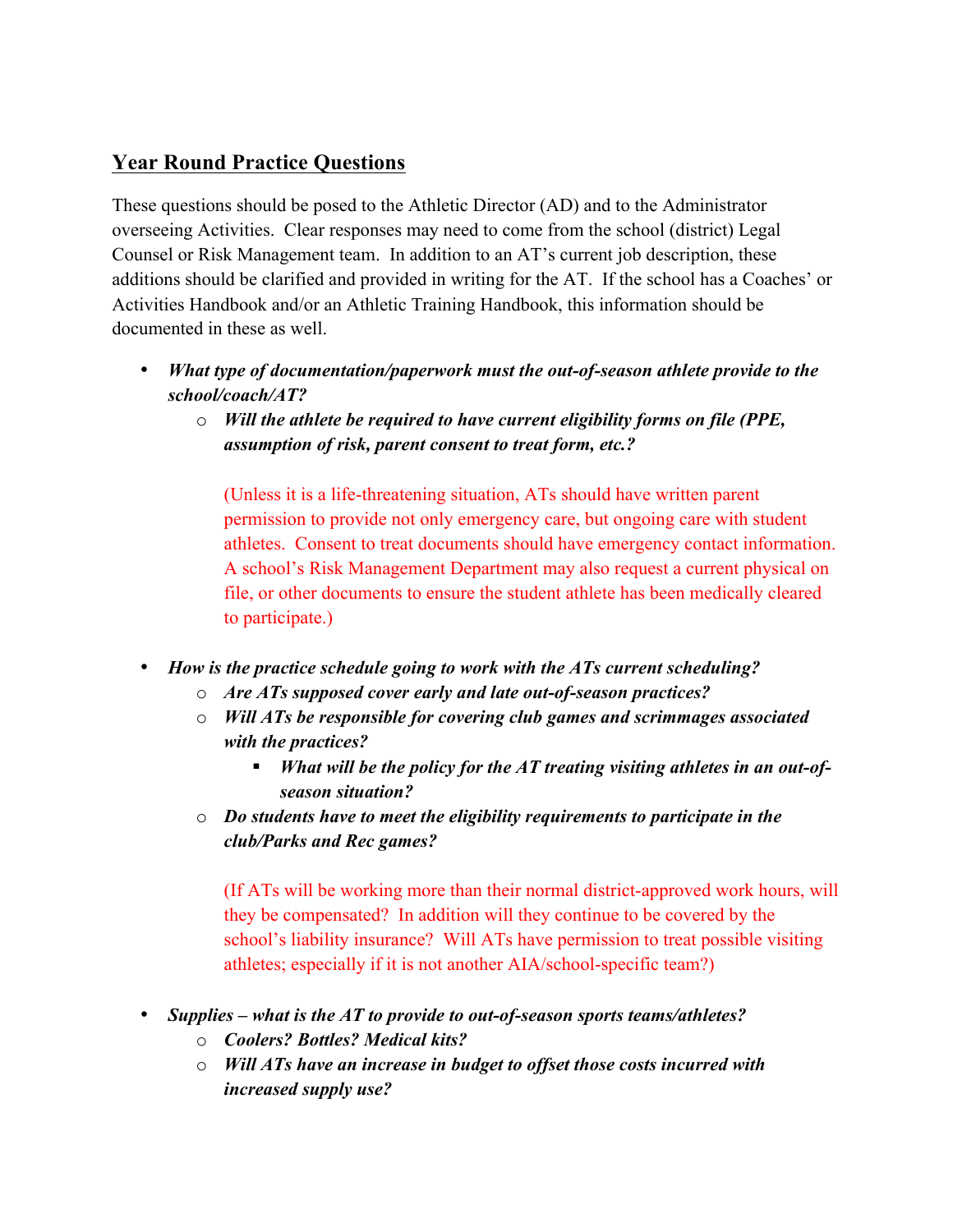## o *Will ATs be allowed to prioritize care based on in-season first?*

(Will out-of-season teams be charging a participation fee or club fee? An Athletic Director may question how that money will be used, and if that money could offset AT service-related costs.)

• *Will there be a time restriction/rule in place like the NCAA, in which students are only allowed so many hours of practices/games during the week? (Will any student who wants to play two sports be told to go to in-season practice then show up to out-ofseason after?)*

(This could be a health and safety concern for our student athletes.)

- *Does the school district liability insurance and/or catastrophic insurance:*
	- o *Cover out-of-season athletes and coaches (participating on campus and possibly off campus at activities/events)?*
	- o *Will the AT be covered by the district for treating these athletes or for covering these events?*

(School district insurance policies may only over cover in-season extracurricular events. Has the Risk Management team been contacted and verified that in case of incident, the district insurance policy will protect it? This would not only affect the coach and AT, but also the AD, administrative team, and the district officials.)

• *Will coaches have to adhere to AT recommendations on players playing or practicing?*  o *What will be repercussion on coaches who play students who shouldn't be* 

*playing/participating then since they are out-of-season?*

(This could be a large issue; especially for concussions. It also raises the question of whether the district is providing liability insurance to the coach and/or catastrophic insurance to the out of season athlete.)